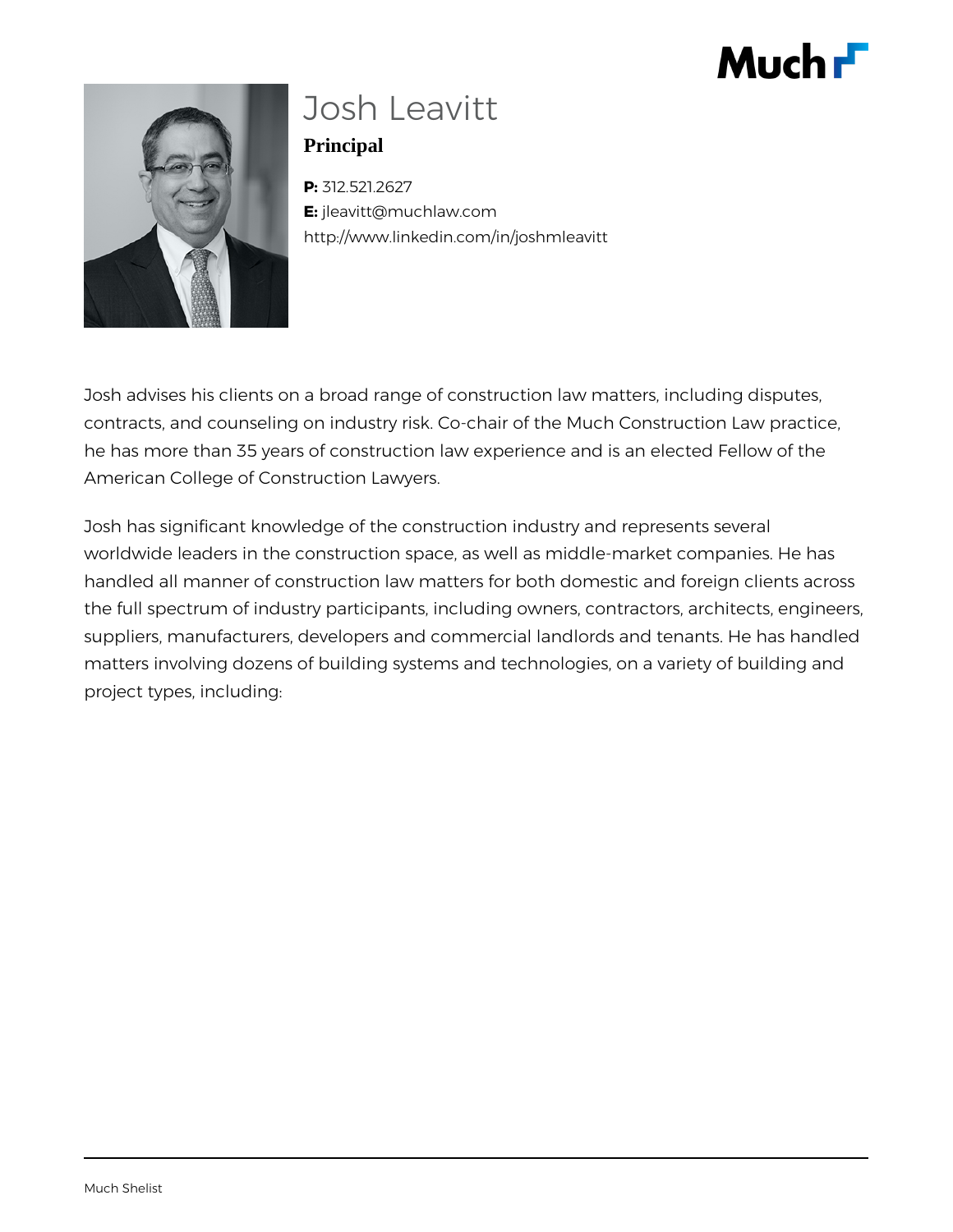

- Stadiums and recreational facilities
- Process, manufacturing and chemical plants
- Air separation units and other specialized facilities
- Oil refineries, alternative energy power plants, wind farms and utilities
- Hospitals and other medical buildings
- Museums and theaters
- Rail and airports
- Industrial buildings and warehouses
- Foundries
- Boilers, furnaces, heat exchangers, hydraulic cylinders, wind turbines, and other large equipment installations
- High-rises, condominiums, co-ops, residences, hotels and parking garages
- Government buildings
- Roads, bridges and tunnels
- Quarries and breakwaters
- Universities and lower, middle and high schools
- Modular installations

On the disputes side, Josh has handled a wide variety of claims, often related to defective design and construction, scheduling, delay, disruption, interference, efficiency loss, out of sequence work, cost overruns, mechanics lien, wrongful termination, extra work, change orders, fraud, lending, insurance coverage, bonding, green building/sustainability, and commercial lease disputes. While experienced in traditional litigation, Josh is a frequent user of alternative dispute resolution techniques, including creative forms of mediation and arbitration. He has presented and cross-examined numerous expert witnesses, including structural, mechanical, soil, instrumentation, control system, process and chemical engineers; material scientists; roofing, HVAC, and other building system consultants; standard of care, estimating, scheduling and damages experts; and numerous design professionals and builders.

Josh has substantial experience in litigating general commercial and non-construction disputes involving antitrust issues, trade secret misappropriations, private equity and shareholder disputes, commercial leases, contested wills, lending, government investigations and regulatory matters. Many have been high-profile disputes valued in excess of \$100 million. Additionally, he is experienced in electronic discovery issues.

On the transaction side, Josh counsels clients on delivery system selection, contract negotiation and risk management. Josh has drafted, negotiated and/or advised clients regarding a wide range of construction, design and EPC project agreements. His litigation experience gives him additional insight into particular contract provisions. Josh also advises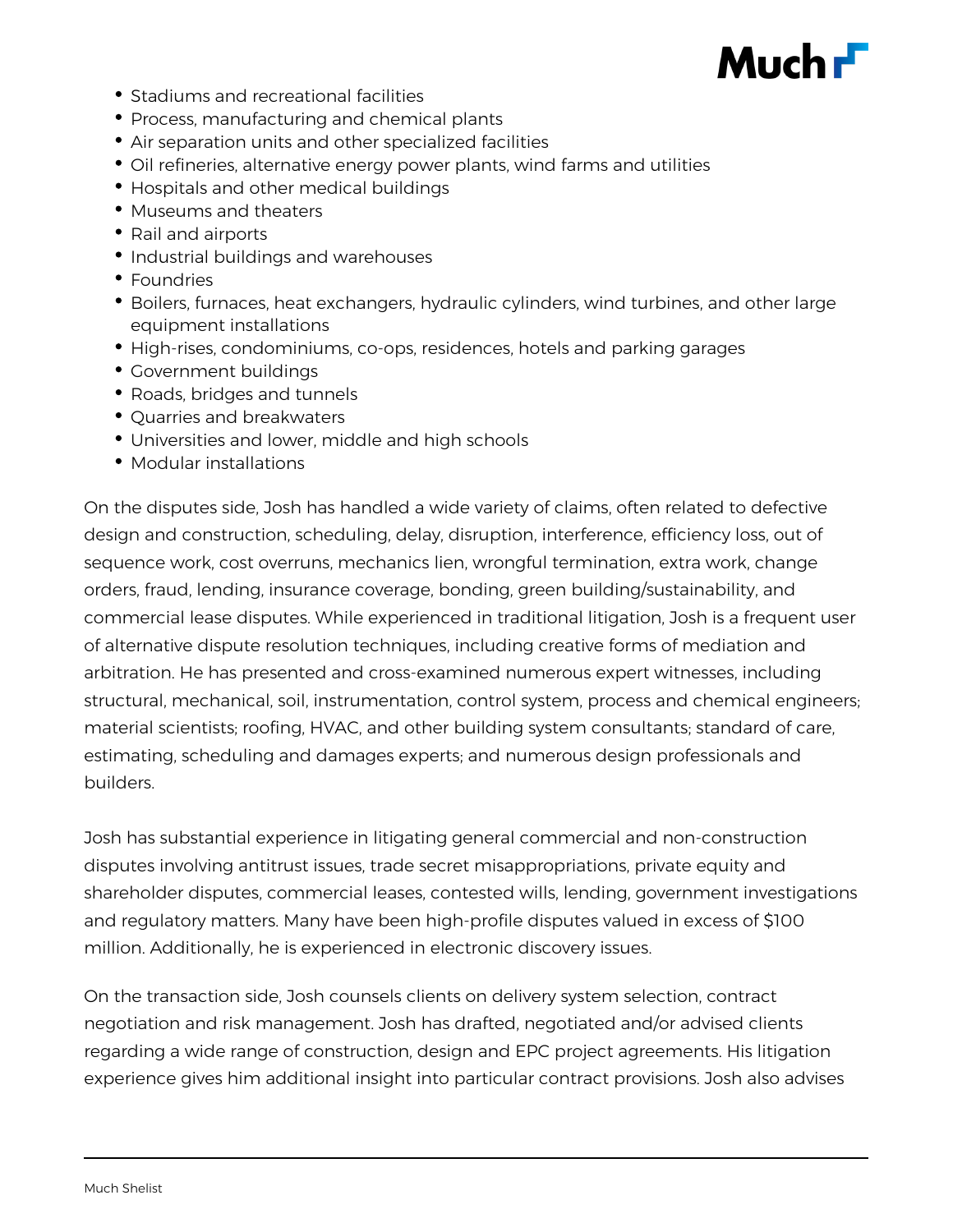

clients on contractor and A/E licensing matters.

Josh is often called upon to identify and mitigate risk in connection with M&A transactions in the construction and engineering sectors. Josh has led due diligence efforts in industry acquisitions and reorganizations involving some of the world's leading construction and engineering firms. His deep industry experience enables him to help clients identify, assess and address risks of troubled projects for both sell-side and buy-side engagements.

Josh frequently lectures and writes on construction and design law topics, including delay and disruption claims, construction damages, liability of design professionals and contractors, electronic discovery, successful mediation and arbitration strategies, drafting ADR clauses, wrongful termination, construction defects, claims prevention techniques, working with expert witnesses, negotiating and drafting contracts, changes to industry form contracts, advanced and emerging delivery system choices, construction law issues on global infrastructure and P3 projects, insurance coverage, lending, green building/sustainability, 3D printing and other cutting edge technology and due diligence in construction industry acquisitions.

Josh has been a frequent panelist for Practicing Law Institute's (PLI) leading national construction law symposium in New York. He has also served annually since 2007 as a panelist for PLI's Commercial Real Estate Institute and more recently as the event's national co-chair. Additionally, Josh has presented to the prestigious Engineering and Construction Risk Institute. He also was a featured panelist at the ADR Summit organized by the ABA Forum on Construction Law.

#### Education

New York University School of Law J.D., 1985

Yale University B.A., 1982, Economics

## Bar Admissions

Illinois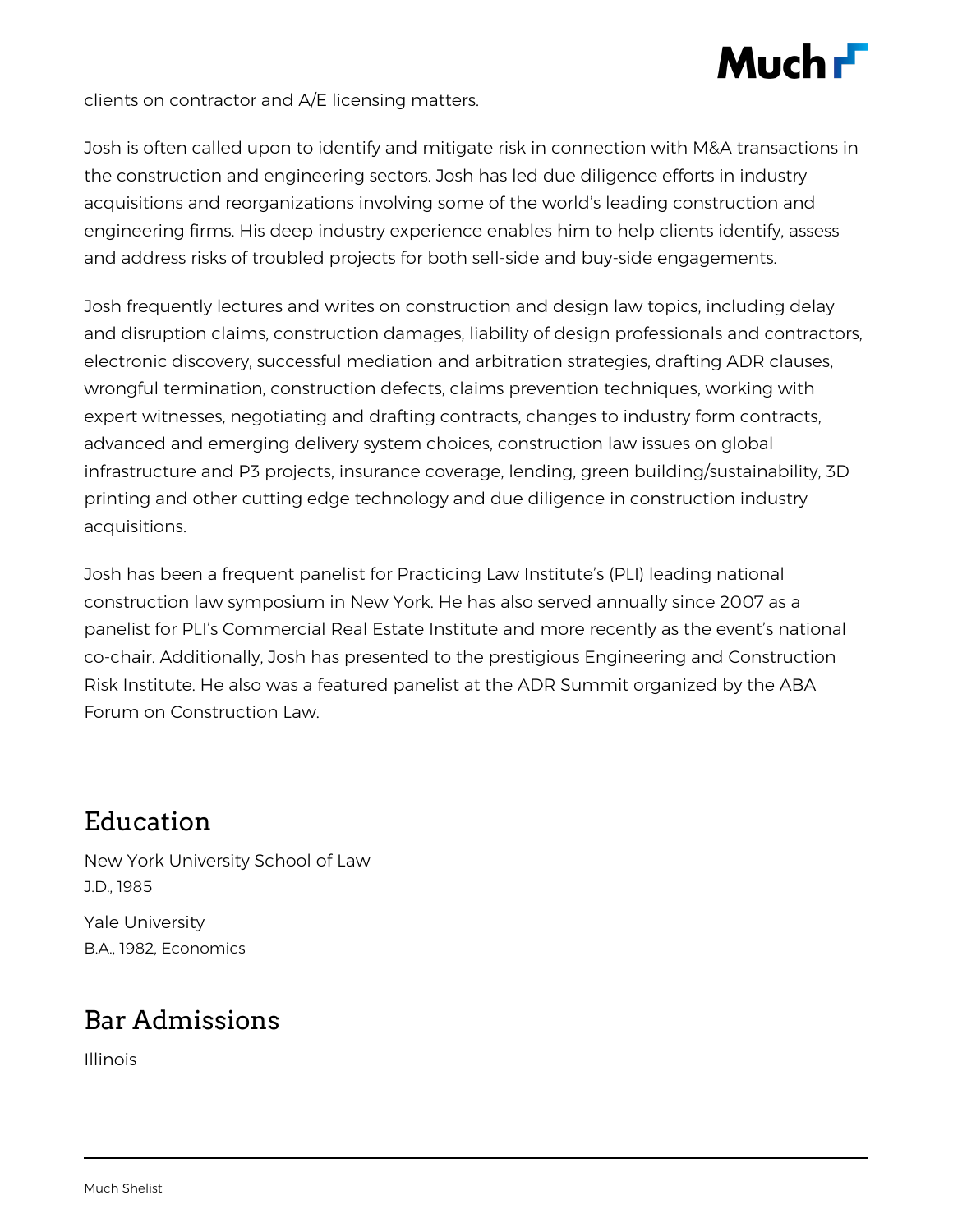

#### Court Admissions

U.S. District Court for the Northern District of Illinois Trial Bar for the Northern District of Illinois

#### Professional Organizations

- American College of Construction Lawyers, elected in 2010
- **Society of Illinois Construction Attorneys, elected in 2005 and has held senior** leadership positions since 2012, including President
- American Bar Foundation, Fellow

#### Community

Among a number of philanthropic causes and volunteer activities, Josh was appointed by his local school board to serve on a committee that oversaw a large high school design and construction project.

#### Accolades

- *Chambers USA*, Band 1, Construction, Illinois, 2022 (recognized since 2007)
- *The National Law Journal*, Real Estate/Construction Law Trailblazer, 2021
- American College of Construction Lawyers, elected in 2010
- Society of Illinois Construction Attorneys, elected in 2005 and has held senior leadership positions since 2012, including President
- Illinois Super Lawyers, 2006-2022
- Best Lawyers in America, 2009-2022
- Leading Lawyers Network, Construction Law and ADR Law: Commercial Real Estate, Environmental & Construction, 2008-2022
- *Martindale-Hubbell Law Directory*, AV Preeminent® for 20 years
- Construction & Real Estate Expert Guide, Leading Practitioner, 2019

Chambers USA 2022 Super Lawyers Leading Lawyers Martindale-Hubbell - AV Preeminent